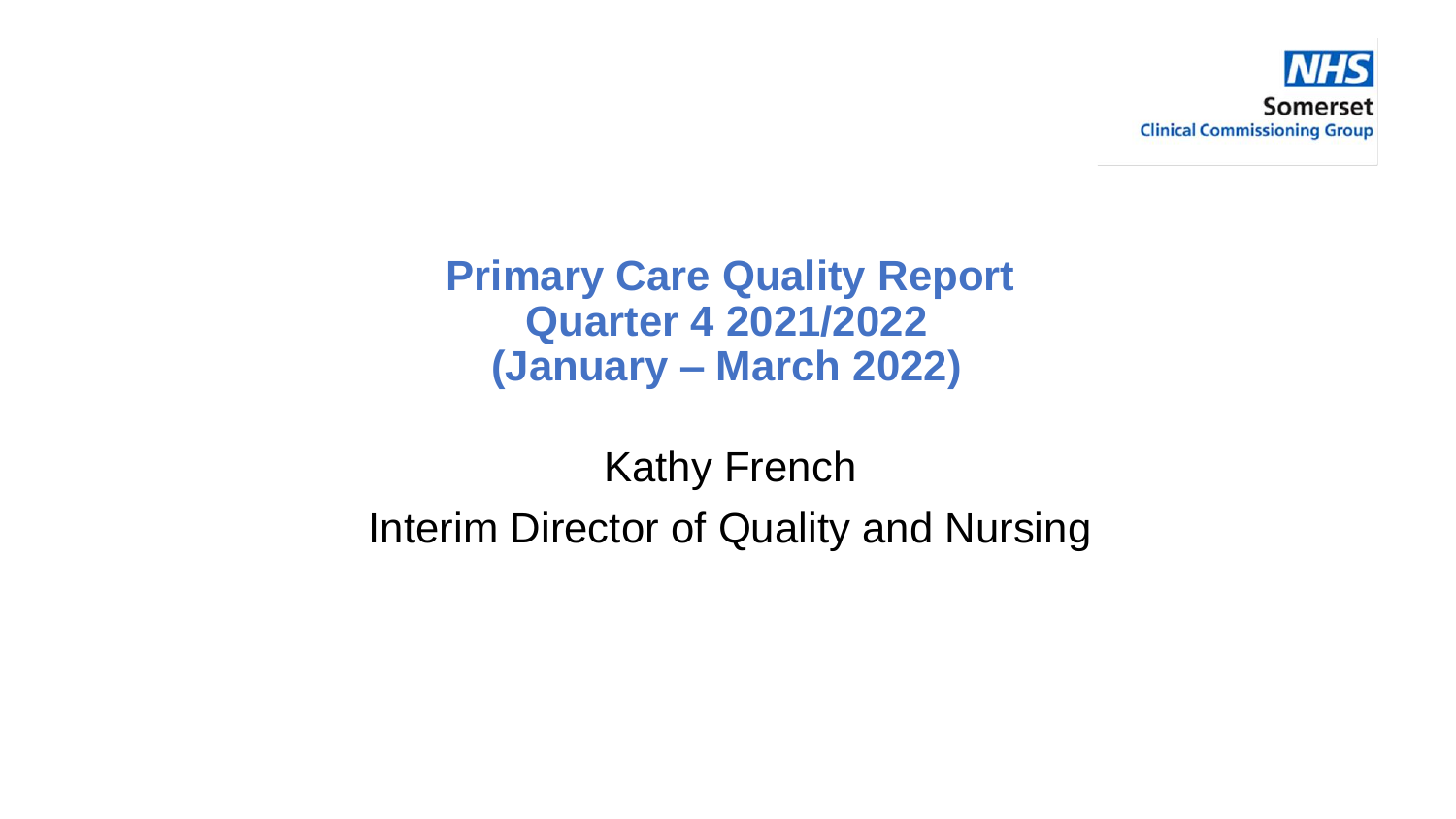

#### Number of contacts received by the CCG relating to primary care - by Quarter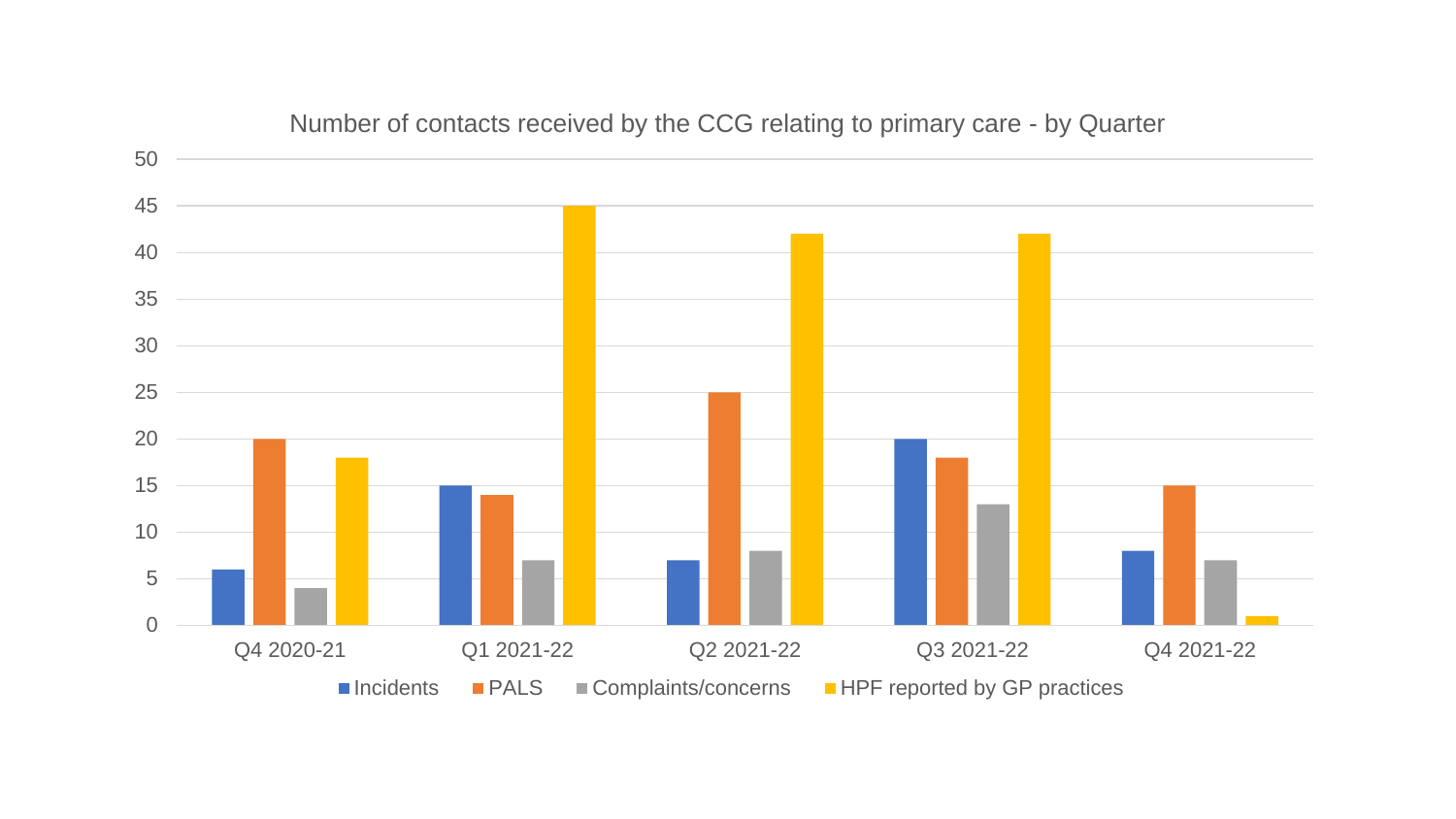## **Incidents, Patient Advice and Liaison Service (PALS), Complaints – Quarter 4**

**PALS Contacts:** continuing issues with access to GP primary care

**Healthcare Professional Feedback**: patient presented at consultant clinic for bloods to be re-taken but had the wrong blood form with another patients name on it

**Complaints/concerns:** a range of issues relating to poor care and treatment; delay in diagnosis; misdiagnosis; medications; communication; appointment related. Communication issues prevalent in relation to a number of incidents reported to the CCG

#### **Incidents:**

- information breach
- Brief temporary closure of practice without arrangements to manage incoming calls
- out of date Treatment Escalation Plan documentation which led to inappropriate referral to ED and subsequent admission
- delays of a two week wait referral to urology
- concern around inappropriate care pathway when symptoms indicated more urgent care
- poor communication on discharge about insulin requirements
- prescribing of an antipsychotic injection for an elderly patient in primary care
- safety of supplied sharps bins.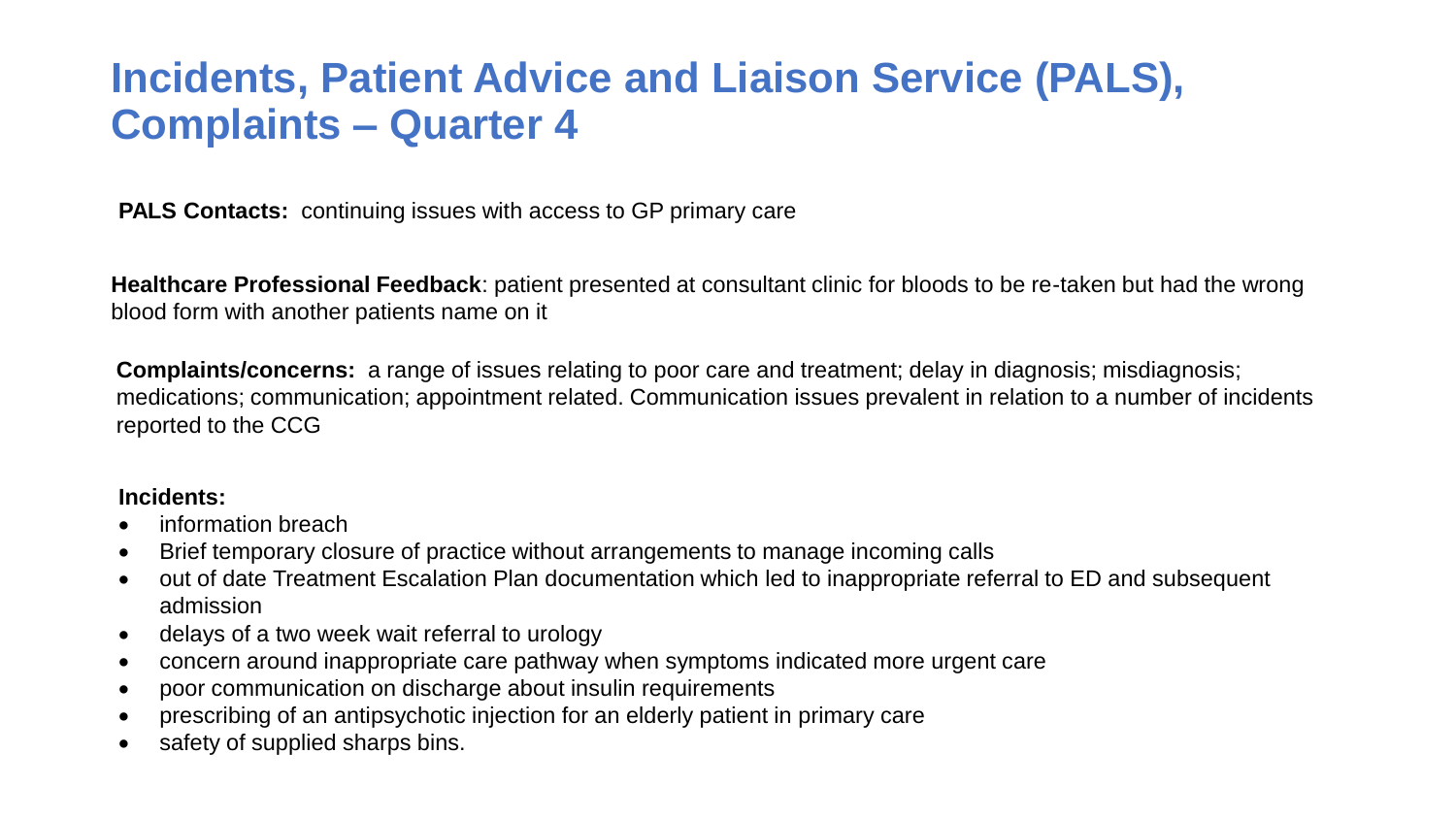# **Safeguarding – Quarter 4**

- a safeguarding concern raised by Minehead was escalated and is currently under review
- Section 42 report in relation to medication review and patient care: lessons identified to improve care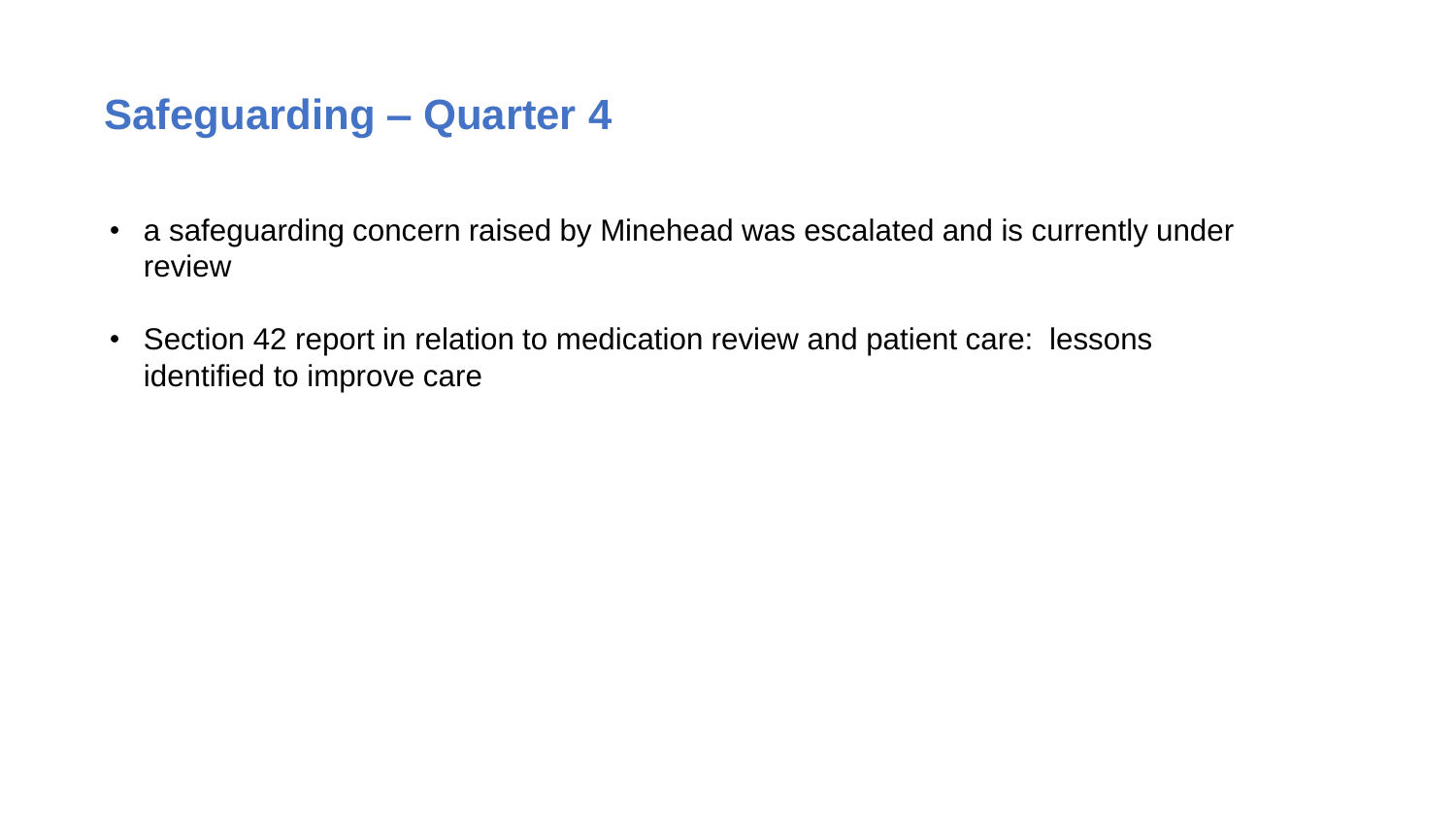# **PCN Lead Nurse Role Quality Improvement (QI) Project**

- CCG Funding not secured to develop QI Lead Nurse role further within PCNs. It was agreed at Primary Care Operational Group (PCOG) that the underspend from the five remaining unfilled posts will be used to offer an additional year of support to five PCNs for 2022/2023
- The PCN QI Lead Nurse mentoring and coaching continues with end of year update reports submitted on Learning Disability Annual Health Checks, Multi-Disciplinary Team Enhanced Support to Care Homes and Proxy Digital Access and are to be shared as enclosures to the May 2022 PCOG report
- The PCN QI Lead Nurses are the undertaking CCG-led Silver QI training. In line with the Department of Health Planning Guidance 2022/2023, Primary Care Network (PCN) Direct Enhanced Service contract specification and Quality Outcomes Framework, the PCN Quality Improvement Lead Nurse projects include:
	- General Practice Nurse workforce development
	- Maximising digital technologies digital proxy access for care home residents
	- Population health management screening
	- Enhanced support to care homes through Multi-Disciplinary Teams home and ward rounds
- The Taunton Deane West PCN QI Lead Nurse, Simona Ionita was awarded the NHS England (NHSE) and NHS Improvement (NHSI) Digital General Practice Award, recognising her innovative work setting up proxy digital access for residents in Somerset care homes. This has improved medicines management, repeat prescriptions and other communication between GP practice and care home staff, with evidenced reductions in telephone calls to already busy GP providers.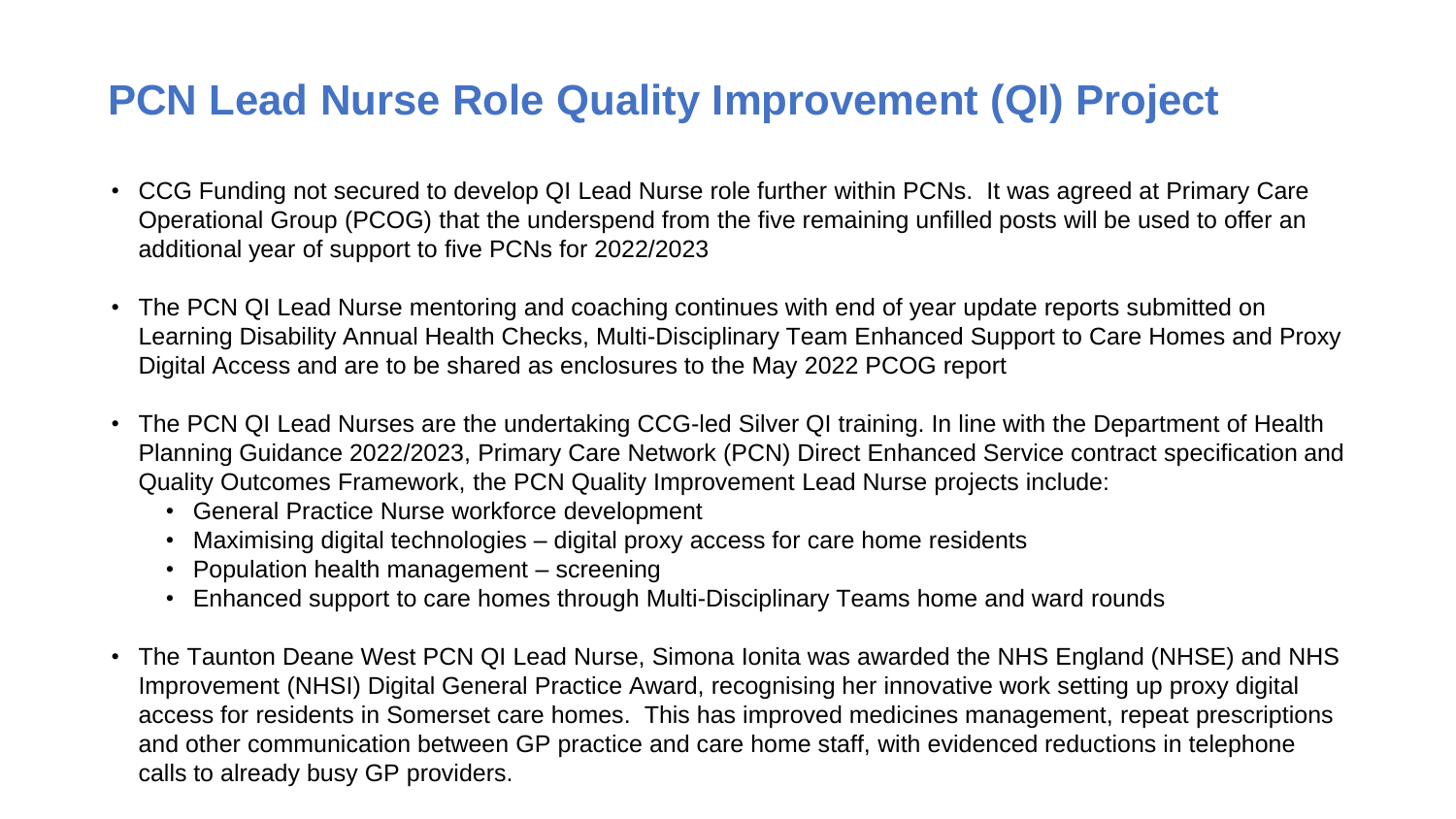# **Primary Care Quality Team Activities**

- NHSEI confirmed funding for an 8b ICB Senior Primary Care Nurse role on a 3-day a week 1-year contract to commence from July 2022. This job description has been agreed following internal review.
- Ongoing collaboration with the Somerset GP Education Trust continues and NHSEI funds transferred, via the CCG, to support the resilience, recruitment and retention work being undertaken by them. Projects include GP Nurse Fellow supporting fellowship and New to Practice Programme.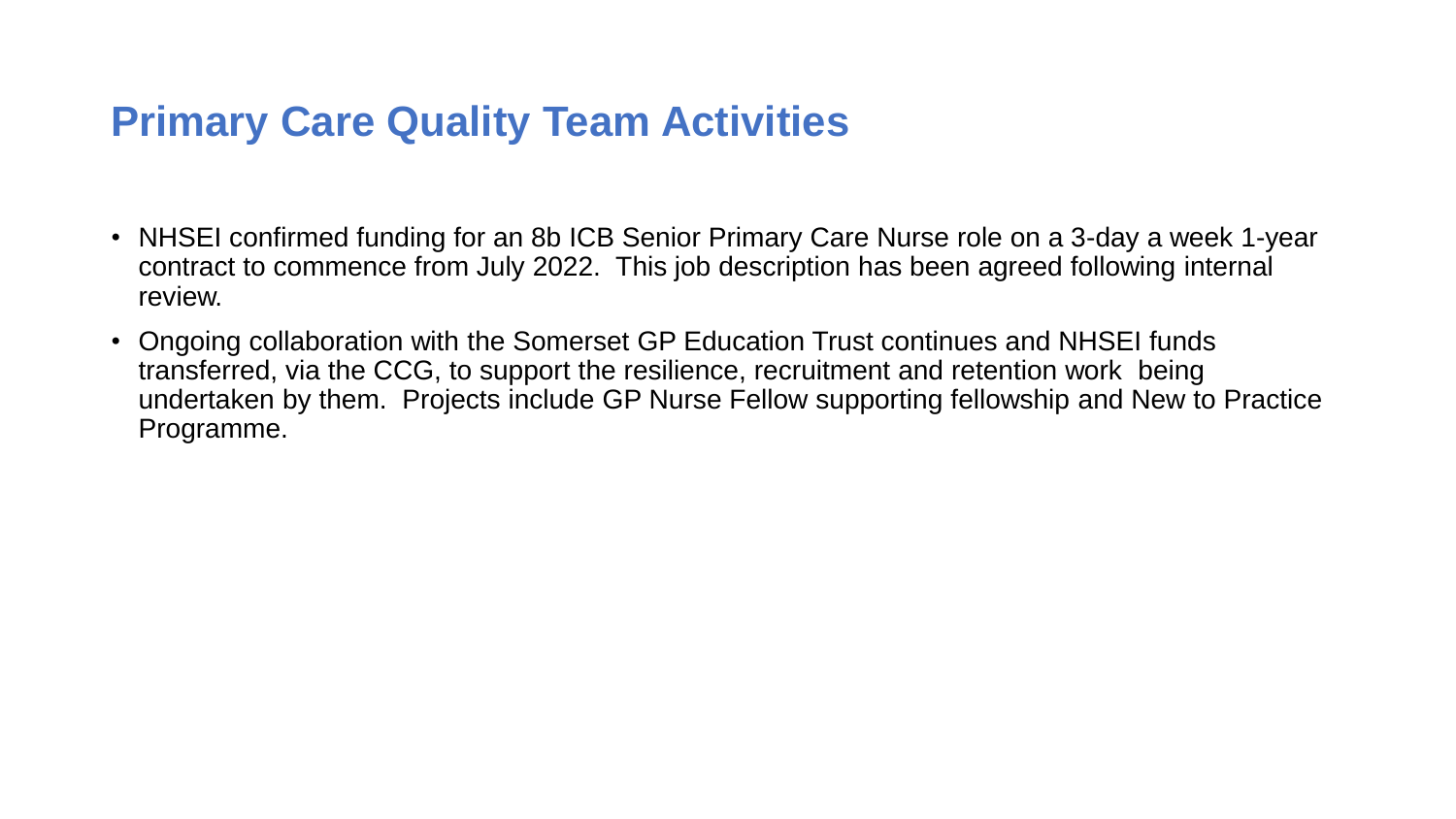## **Wider Quality and Nursing Directorate Activities**

- GPs with Extended Roles (GPwERs) GPs providing vasectomy services to evidence competencies against the National Accreditation Framework as raised at the Oct 2021 PCOG meeting. This will require a clinical supervision and assurance processes to be in place
- Education and Training: 24 general practice representatives attended the LMC/CCG Lead nurse & IP&C monthly update meeting
- IPC Cleaning Standards for Primary Care: The National Standards of Healthcare Cleanliness 2021 issued by NHSEI required enhanced cleaning standards. This will require primary care providers to renegotiate cleaning contracts. The IP&C team will give support where required
- Face to Face IP&C education and training continued within primary care. A number of practices have requested support on issues such as outbreak and cluster management, self-isolation requirements, clinical waste contract issues, PPE usage and IP&C audit and risk assessment requirements for respiratory protective equipment